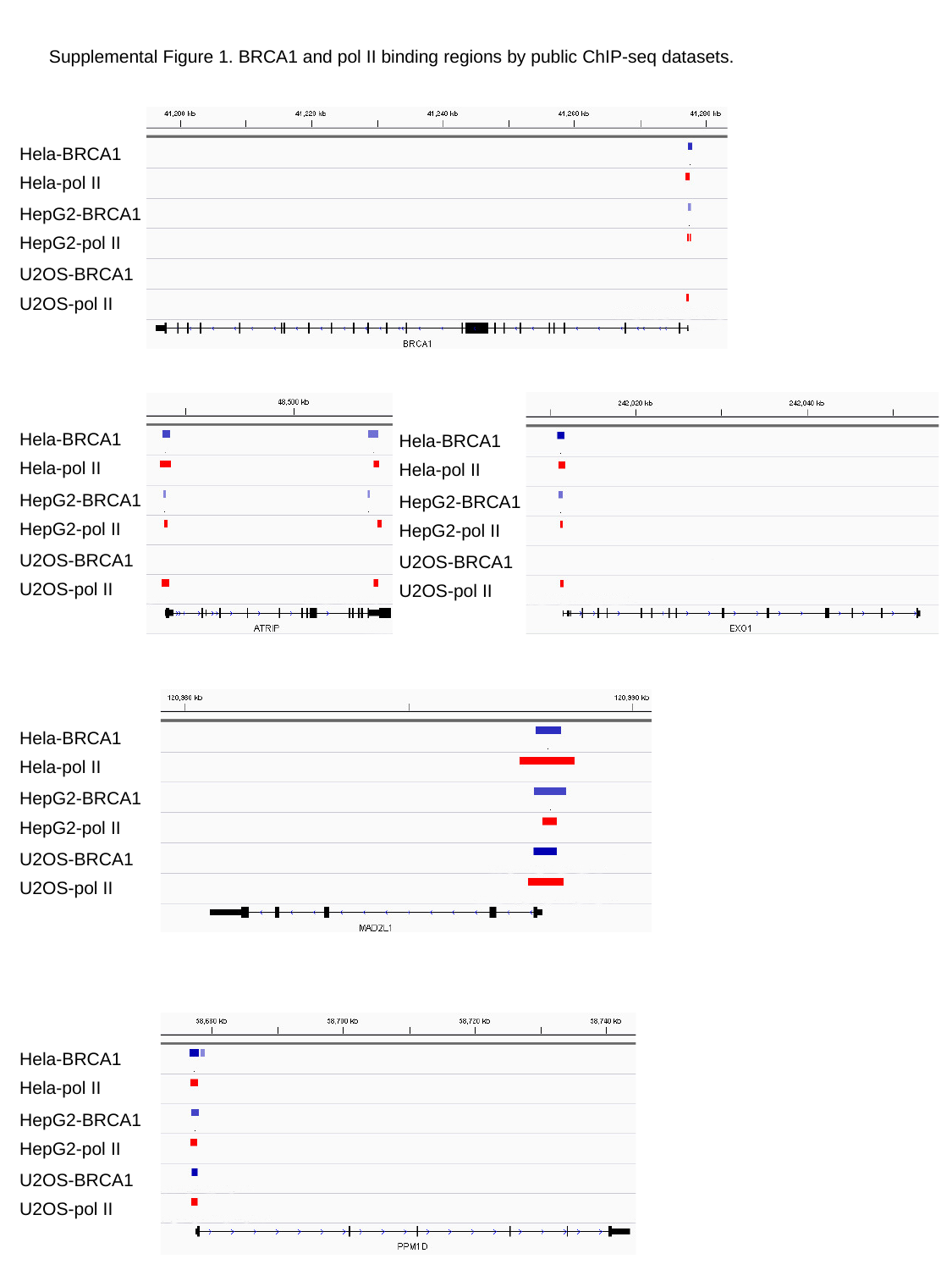BRCA1 and Pol II ChIP-seq profiles from public datasets at the BRCA1 (A), ATRIP (B), EXO1 (C), MAD2L1 (D) and PPM1D (E) promoter regions.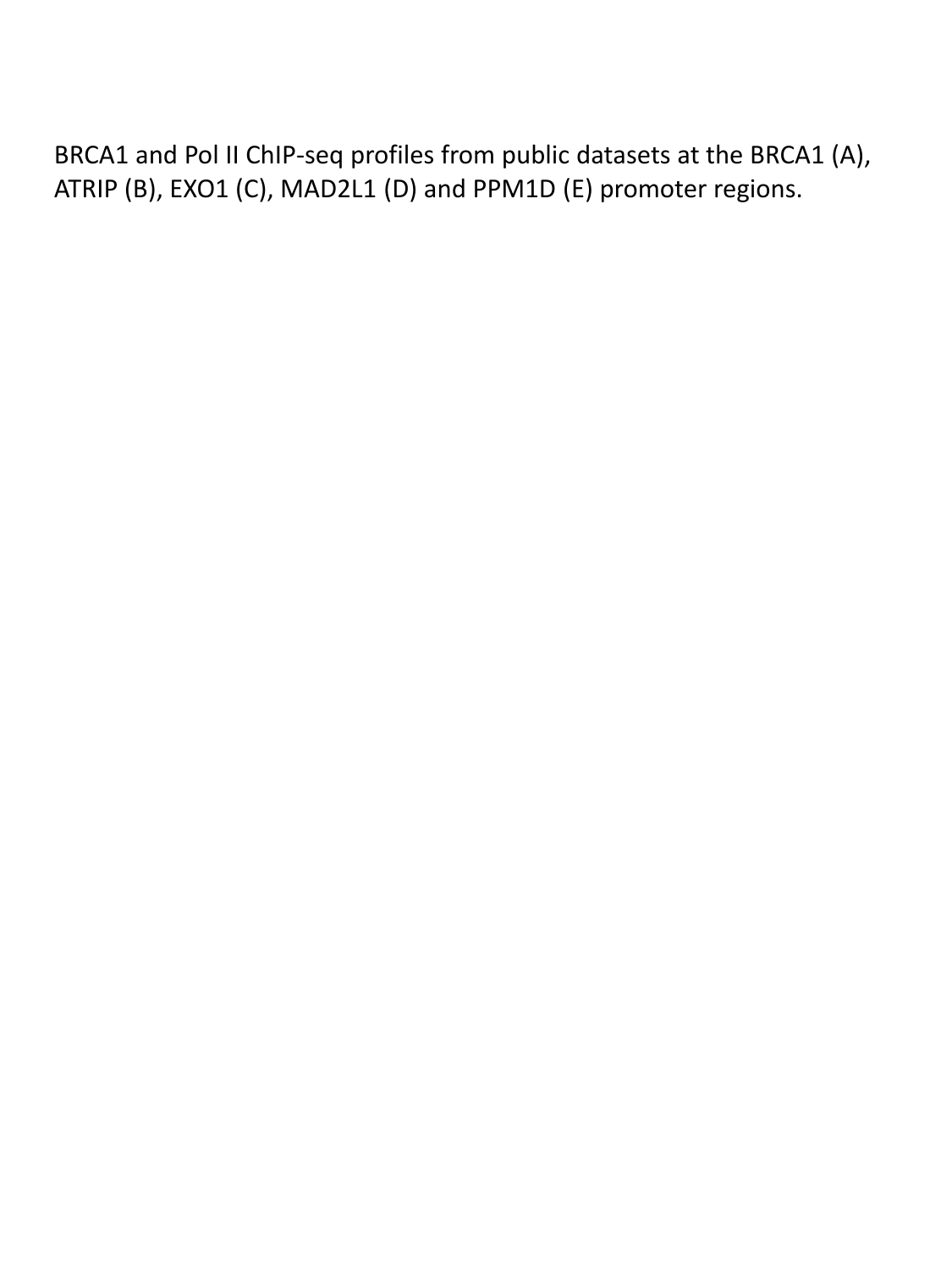Supplemental Figure 2. Analysis of BRCA1 antibodies by ChIP-qPCR in human cancer cells.



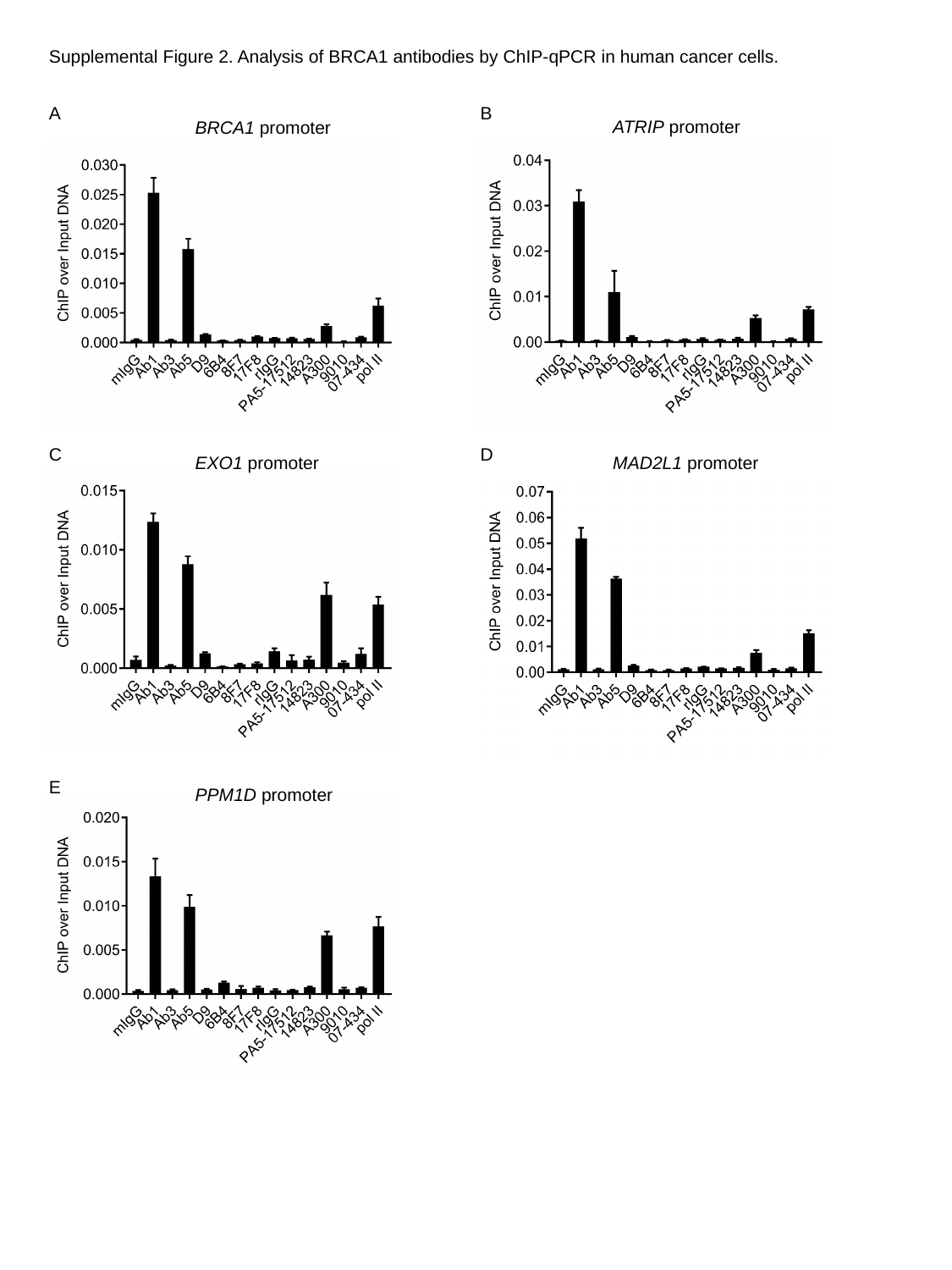ChIP-qPCR profiles of U2OS cells using different BRCA1 antibodies at the BRCA1 (A), ATRIP (B), EXO1 (C), MAD2L1 (D) and PPM1D (E) promoter regions. 6 ug of Ab (when Ab concentration is known) or 15 ul of serum (when Ab concentration is not provided) is used in each ChIP. Only 2 ug of PollI Ab is used.